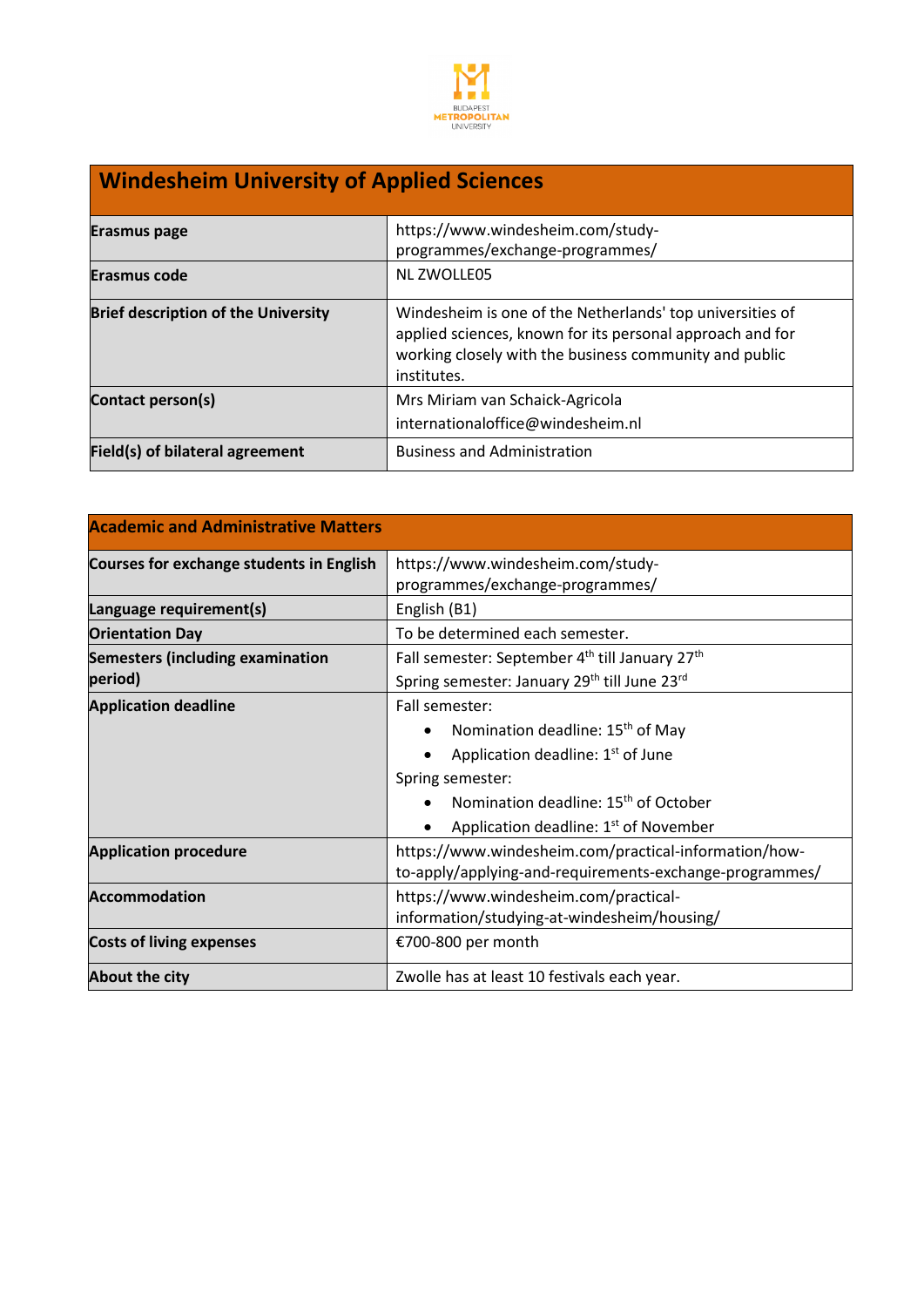

# **General Data Sheet**

| <b>General information</b>                                | Windesheim University of Applied Sciences          |  |
|-----------------------------------------------------------|----------------------------------------------------|--|
|                                                           | International Office - Room CO.85                  |  |
|                                                           | PO Box 10090 - NL-8000 GB Zwolle - The Netherlands |  |
|                                                           | Erasmus Code: NL ZWOLLE05 - PI-Code: 951107893     |  |
|                                                           | Extended Code: 28856-LA-1-2014-1-NL-E4AkA1-ECHE    |  |
|                                                           | Website: www.windesheiminternational.nl            |  |
|                                                           | Email: internationaloffice@windesheim.nl           |  |
|                                                           | Telephone: +31 88 469 9777                         |  |
| <b>Head International Office</b>                          | Mr Rob Maat                                        |  |
|                                                           |                                                    |  |
| <b>Erasmus Coordinator</b>                                | Mrs Miriam van Schaick-Agricola                    |  |
|                                                           |                                                    |  |
| Incoming Students Coordinator, visa application           | Ms Sheila Zwanenburg                               |  |
|                                                           |                                                    |  |
| <b>Outgoing Students Coordinator, visa application</b>    | Ms Lieke Bruggeman                                 |  |
|                                                           |                                                    |  |
| Inter-Institutional Agreements Coordinator,               | Mrs Jannette van der Wal                           |  |
| <b>Teacher and Staff Mobility Coordinator</b>             |                                                    |  |
| <b>SUN (Students United in The Netherlands)</b>           | Ms Christel Vels                                   |  |
| Coordinator, contact person VSB Scholarship and           |                                                    |  |
| <b>Holland Scholarship</b>                                |                                                    |  |
| <b>International Officer, Mobility Online Coordinator</b> | Ms Ellen Jansen                                    |  |
|                                                           |                                                    |  |

## **Semester Dates**

- Spring semester  $16/17$ : 30 January 2017 30 June 2017
- Autumn semester 17/18: 4 September 2017 26 January 2018
- Spring semester 17/18: 29 January 2018 29 June 2018

For our Academic Calendar please refer to our website

<http://www.windesheiminternational.nl/about-windesheim/studying-at-windesheim/academic-calendar/>

## **Required Application Documents**

- Windesheim application form (see website)
- 1 fully completed and signed scan of a learning agreement available from our website
- A scan of my Language Proficiency Statement (signed and stamped, except for native speakers of English
- A Photocopy of academic records to date in Dutch or English
- 1 clearly readable scan of passport or identity card
- A scan of passport picture
- A scan of a valid health insurance policy (in English). The EHIC/health insurance policy must be valid throughout the study period at Windesheim UAS.
- Full year students only: 1 photocopy of birth certificate, with an apostille or double legalisation. **Note: Original birth certificate is needed in order to register with the municipality.**
- Design students only: portfolio
- Nursing students: the result of Hepatitis B titre test

# **Application deadlines**

| Autumn semester                                       | <b>Spring semester</b>                                                            |
|-------------------------------------------------------|-----------------------------------------------------------------------------------|
| Nomination Deadline: 15 <sup>th</sup> May             | Nomination Deadline: 15 <sup>th</sup> October                                     |
| Deadline for sending application material: $1st$ June | $\frac{1}{2}$ Deadline for sending application material: 1 <sup>st</sup> November |